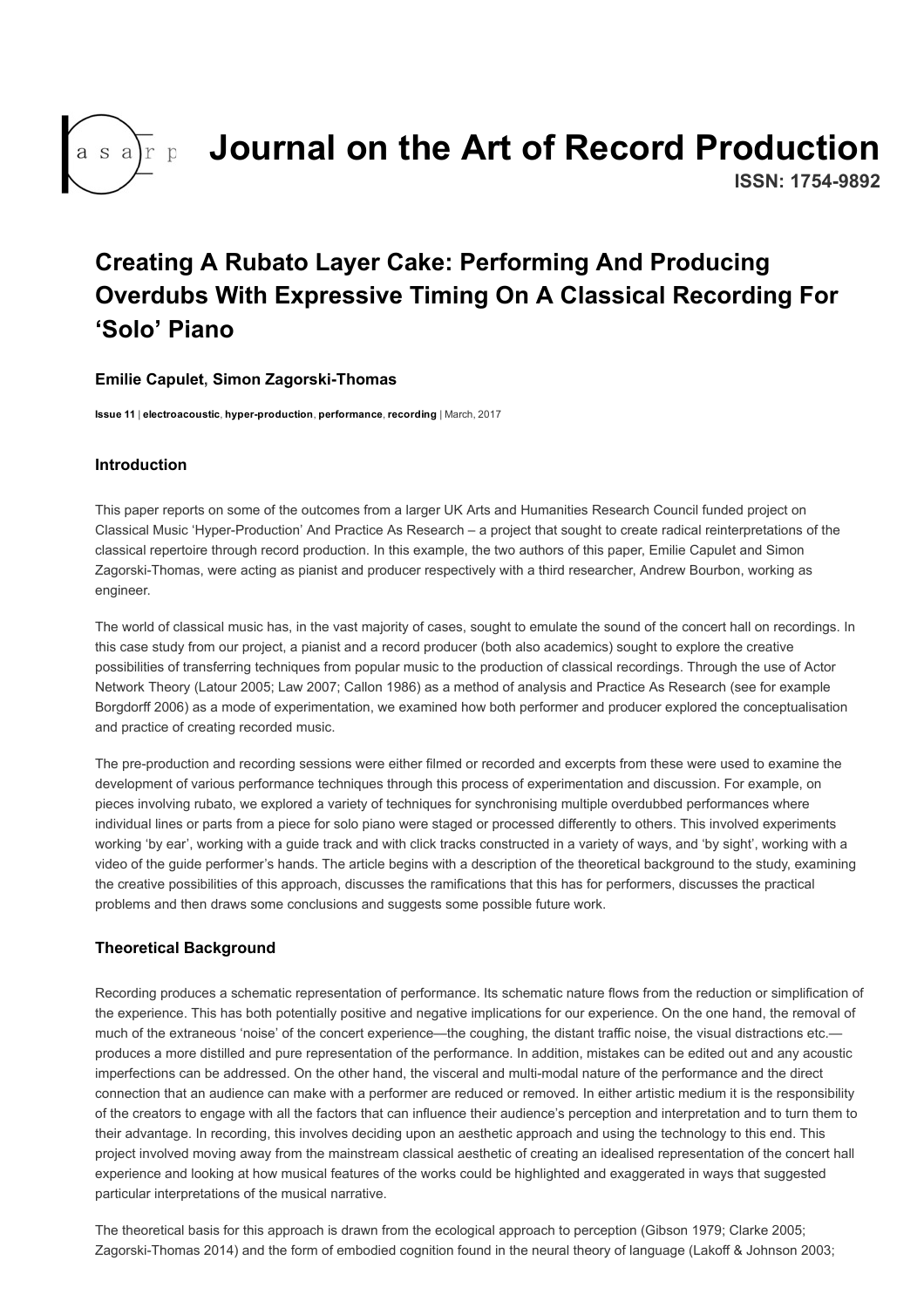Feldman 2008). These two approaches are used to examine how the perceived invariant properties and affordances of the technology affected the performer and producer's conceptualisation of the piece and the process using the concept of event and image schemata. One crucial example of this would be the various invariant properties and affordances offered by different ways of synchronising an overdubbed performance with other recorded material. The producer and engineer's event schemata for this kind of activity have been formed from experience of music with a relatively steady, if not metronomic, pulse. In the case study examined in this article, Debussy's Prelude La Cathédrale Engloutie (The Sunken Cathedral), we separated out the written twohanded performance into a series of separately recorded parts. However the piece has a constantly shifting tempo which makes synchronisation difficult and so we were looking for monitoring and cuing systems that provided affordances such as being able to restart playing exactly on time after a pause.

Another key feature of the project was to explore how the technology of recording impinged upon the performance practice of the participants and to examine where and how the performers could be encouraged into a creative interaction with the technology. Our approach to this is based on Actor Network Theory (ANT) and how technology has to be included in the 'equation'. This involves thinking of the process as the activities of a network of human and non-human actors and the ways in which their properties and context influence each other's operation. The non-human actors in this network include the recording and monitoring technology but also the musical instruments and notation. The traditional model of classical recording tries to keep the experience of the performer the same as the concert hall and to produce a 'perfect' version of it. However the technology always impinges: choosing the sound that is captured through microphone selection and placement; removing noise that would be present in the concert hall; editing together different segments of the performance. In ANT, the study of this process would examine how the performer changes their approach to performance based on the experience of recording. One of the issues with recording is that the performer's experience of the process—playing without an audience and yet trying to recreate the energy and excitement of the concert hall—lies in between two forms of their habitus (Bourdieu 1993), their routine way of engaging in and thinking about both music and musical activity.

If we think of affordances as the likely potential outcomes of a particular situation—a set of invariant properties—it is plain that there may be many affordances and that some of them may be mutually exclusive. It is also important to remember that affordances aren't inherent properties of a situation, they are the subjective set of probabilities that our previous experience have suggested. This build up of the probable outcomes in a given situation, along with their desirability in relation to our current goals, are the building blocks of Bourdieu's habitus or an event schema in Lakoff and Johnson's parlance (2003). However, we don't have a single habitus, we have a range of them. One of them relates to our tendency to focus our attention on a particular range of affordances at particular junctures and to explore the alternatives i.e. we have a habitus that relates to lateral thinking or creativity and how often and in which circumstances we are likely to do it. Thus, our ability to attend or to make ourselves conscious of the range of alternative affordances at particular moments and in particular circumstances is the mechanism of creativity. Of course, this has to coincide with the ability to see how these expected outcomes align with our goals – or to realign our goals to these expected outcomes if necessary. And there are additional levels of this. We will have a habitus that means that we are either more conformist or more creative in different circumstances but we also have a habitus – a usual way – of looking for opportune situations or moments in which to look for opportunities. However, this process of creativity – of interrupting the 'usual' flow that experience has led us to expect to explore the alternative affordances – is disruptive. Our lives are a balance of the smooth progression of getting something done (using the usual pathways of the habitus) with the disruptive but useful process of examining the possible affordances to assess the desirability of the less usual affordances.

Returning to our recording example, on the one hand, the desired outcome is closely aligned with the experience of the concert hall: a technically perfect and yet expressive single performance. On the other hand, the process is more like a rehearsal experience: playing the same piece many times without an audience and often performing the piece in sections to get a particular passage 'right'. That form of sectional performance in rehearsal is also frequently focused on getting purely technical matters right and players are sometimes more used to focusing on the expressive arc of a piece in a complete performance. It takes a conscious effort and extended experience to develop a habitus that combines the fragmented critical reflection of the rehearsal process with the expressive energy of the concert hall. The performer would also be seeking to arrange the technology so that their 'normal' experience was maintained as much as possible. For example, there is the question of the audible feedback that the performer hears and how that affects their performance. The sound that they want to hear is more like the concert hall than a typical rehearsal room which will have short reverb but if they are synchronising a performance to a previously recorded one then they will need to work in headphones and that has an impact on performance (see, for example, Williams 2012). Of course, the network includes additional human actors other than the performer. The sound engineer and/or producer will be concerned with getting an appropriate sound or an appropriate set of signals that can be mixed together later to create the right balance of clarity and reverberation. They will also be concerned to create a series of segments that can easily be edited together to create a fluid sounding performance. In addition, they must also decide upon the appropriate balance of musical expressivity and technical perfection. Blier-Caruthers (2011; 2010; 2013) has engaged in some academic study of the more widely debated idea that the quest for technical perfection in recorded classical performance has eclipsed expression (see for example McLennan 2009). In short, the actors in the network have to negotiate a habitus based on the physical properties (and affordances) of the non-human actors and the goals and properties of the human actors.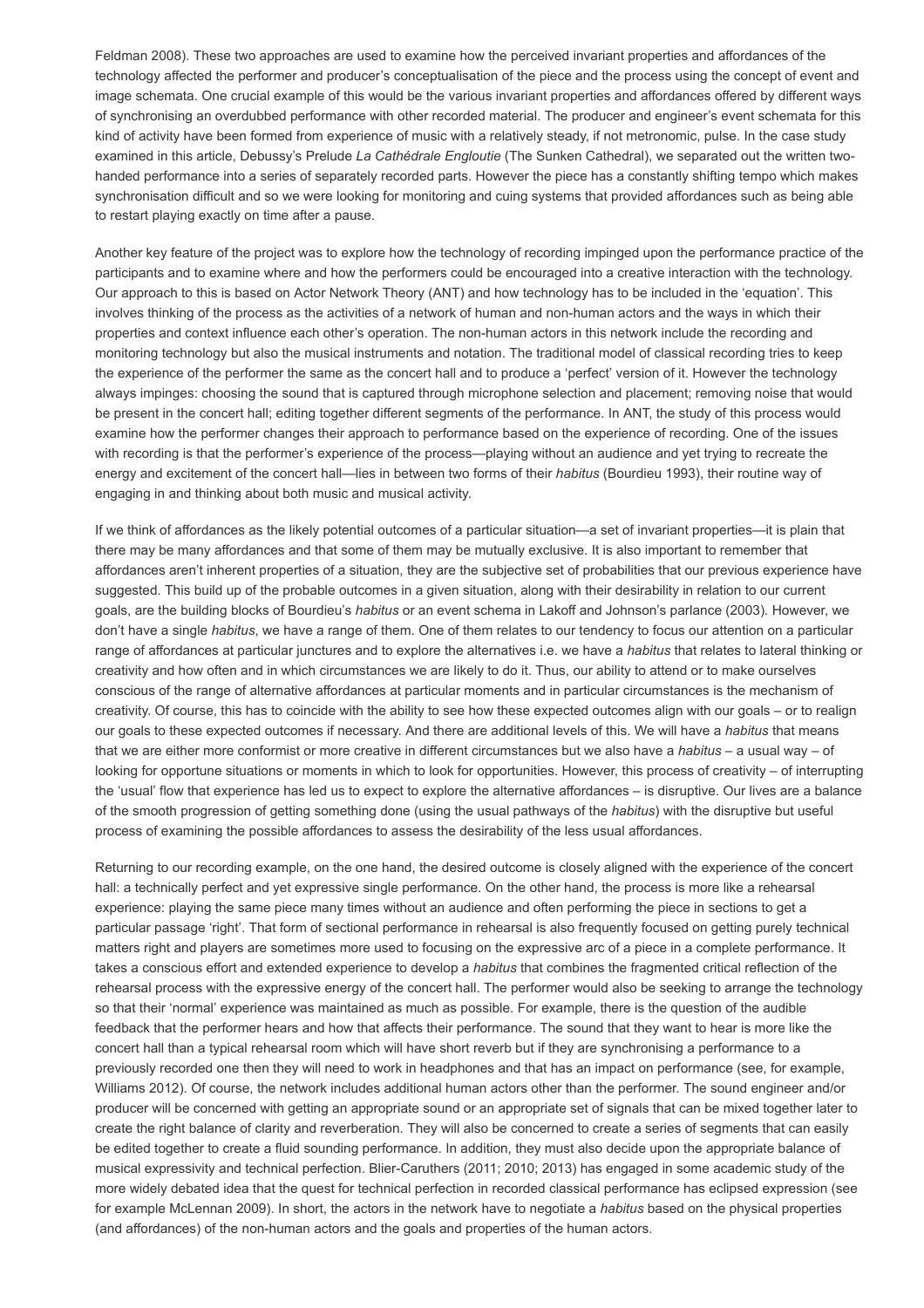In this project, the performer, the engineer and the producer were concerned with considering the pieces from a musicological / analytical perspective: could a piece be fragmented into parts that performed some specific musical function? In some ways this is analogous to the notion of orchestrating piano works. Various lines or segments of the piano pieces could be recorded in ways that give them a different tone. In this process, however, the treatment of the musical lines is more likely to be a variation based on the perceived distance of the performance, the type of space in which it is occurring or the number of pianists. The analytical process was aimed at establishing the kind of sound or processing—or spatialisation—that would help to suggest or reinforce the musical interpretation. Once this musical strategy was in place it was developed into a performance strategy that allowed Emilie, the pianist, to play these fragmented segments in a way that could be put together to create a fluid sounding performance. The two initial methods chosen were 1), to create click tracks based on a tempo map that followed the way Emilie played the pieces or 2), to record a guide track which could include vocal cues such as verbally counting in after a pause or speaking subdivisions of the beat out loud. In parallel with the recording project there was also a live surround sound project, with four pianists playing interlocking parts that could be processed differently to create a similar effect. It became apparent that the four players were better at synchronising by watching each other's hands rather than by using headphones and a click track. In the studio we therefore tried filming a guide track so that Emilie could take her cues from watching a video of her hands on the piano keys. Another possibility was to record the overdubs in short sections and just learn the timing through multiple takes until it was right.

Despite all of this, and also because we didn't have sufficient studio time to use these techniques extensively enough to get 'perfect' takes, we also used audio editing software to quantise the timing of the overdubs to the timing of the guide or main performance. Indeed, there was a tension in the research project that became more apparent as it progressed. The primary aim of the project was to conduct a series of experiments to explore the possibilities of 'hyper-production' in classical music. Depending on who is going to be judging the success of the project, there are two very different sets of data by which the assessment of those possibilities might be achieved. If the judgement is by 'consumers' then the quality and musical interest of the completed pieces should be the object of study. If, however, the question is aimed at 'producers' (in the general sense, including performers) then the assessment might be more based on the creative engagement of the participants: their sense of control or collaboration. The latter would be more concerned with exploring how it could work rather than how it did work in this instance.

The research strategies in these two cases would be very different. In the first instance, the focus would be on completing a small number of recordings to the highest possible standard and, in the second, the strategy would be to explore as many of the techniques as possible and be less concerned with creating excellent finished articles. With this project, the intention has been to attempt a balance between these approaches so that, while the majority of the experimentation has not resulted in outputs that have received the attention to detail that would be required for a professional project, there are a few recordings that have (or, at the time of writing, will have).

The participants in this research project have mainly engaged in Practice As Research (PAR)—undertaking the process of creation in order to take a reflexive look at that process. The two authors of this paper were practitioner researchers, as was a third researcher, Andrew Bourbon. The fourth researcher, Amy Blier-Caruthers, participated as an observer and undertook an ethnographic study through observation, filming and interviews using stimulated recall. This publication, therefore, is one of a range of outputs that not only look at different aspects of the project but also utilise differing methodologies. This publication, though, is based on PAR for the process of data collection. This involved the participants taking notes, marking scores, recording the pre-production conversations and video recording the session. This data was then subjected to a stimulated recall analysis to help to reconstruct and understand the development of the creative process. Of course, much of this data is subjective and subject to interpretation and a good deal of the research element in this case involved triangulating this subjective memory and 'feel' about what happened – the story that we told ourselves – with the more objective data – the video and the recorded music.

There are four main areas of understanding about which this study generated new insights:

- 1. Performance: From the perspective of both the performer and the producer, this project has raised questions about the nature of performance and the ways in which it can and should be different in the recording studio.
- 2. Interaction: By using ANT the study focused strongly on the process of interaction between both human actors and between human and non-human actors. The parallel experiences of both producer and performer have provided insights for each into the working practices of the other.
- 3. The Pieces: It has been illuminating to engage in the parallel processes of analysis and 're-orchestration'. In addition to building on both the performer's and producer's understanding of the pieces, this process has also provided further insights into how de-construction and re-construction have significant pedagogical potentialities for situated learning (Lave & Wenger 1990; Ingold 2013).
- 4. Recording: By applying a hybrid approach to creative recording this project has put the engineer, performer and producer into a working environment that is different from all their previous experience.

#### Why Do This?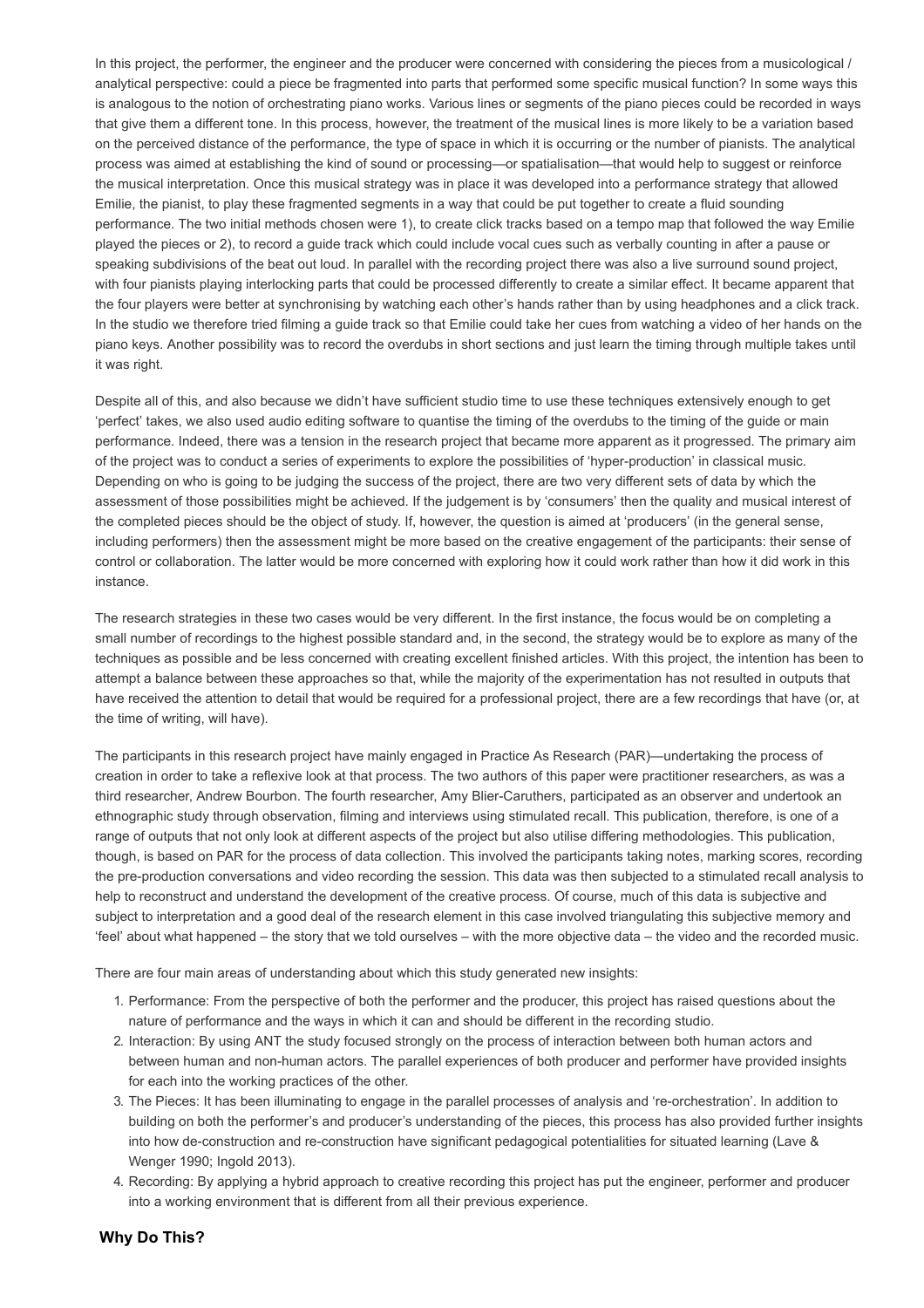In our project, we explored alternative ways of recording classical music, drawing on techniques used in popular music. The aim was to challenge the 'best seat in the house' experience associated with classical music recording in order to give the recording an alternative aesthetic value. This approach is based on the idea that recorded music is a separate art form from concert performance in the same way that cinema is different to the theatre. Both cinema and recorded music are experienced and judged as schematic representations of performance rather as the direct and real-time experience of a single unique performance. The cinema and recorded music have to bear the scrutiny of repeated listening but they also offer creative possibilities that a non-linear production process—as opposed to a linear performance—can offer. By giving the performer and engineer the chance to explore the extensive sonic possibilities afforded by technology, these recordings have pushed the traditional boundaries of classical music interpretation. This has meant forging a close partnership between performer, producer and engineer as all were equally creatively invested in the production of the sound track. Throughout the process, we based our creative decisions on closereadings of the score itself, and on a holistic contextual approach to the work. The aim was to create a recording that started from within the music, rather than from without, that entered into the spirit of the music, rather than just capturing it. To shape our approach, we took into consideration historical performance practices and aesthetic contexts, as well as relevant extra-musical elements. In the words of Adorno, we hoped that in each recording our interpretation would be like "an xray of the work; its task is to illuminate in the sensuous phenomenon the totality of all the characteristics and interrelations which have been recognized through intensive study of the score" (Adorno 1981, p.144).

We can, therefore, identify three specific streams of motivation when it comes to the question of 'why do this?' On the more general level of the research project, we are concerned with initiatives that help to maintain the relevance and vitality of western art music in the twenty first century. Recently in the UK, there have been many exciting developments in performance practice in this regard—staging concerts in pubs, breaking down the formal barriers in the concert hall through talks and discussion with audience members, programming concerts that combine the classical and the popular in innovative ways etc. On the other hand, with sales and, therefore, recording budgets decreasing, classical recordings are, if anything, becoming more conservative, with many recordings done at rehearsals in performance venues or as quickly and simply as possible. Although that doesn't entirely preclude the possibility of experimentation, it hasn't encouraged it. We're hoping that by adding to the small number of recordings that do include experimentation and by discussing the ways in which it can contribute to expressive exploration of the repertoire, we will be contributing in some small way to the maintenance of relevance and vitality in this cultural domain.

Amy Blier-Caruthers, one of the other researchers on the project, has also written about the negative perceptions that many classical performers have in regard to recording (Blier-Caruthers 2013). One of the aims of the project is to 'spread the word' about the creative possibilities that this kind of approach offers to performers. This has, hopefully, been happening through the dissemination of the musical outputs of the project via the Internet and concert presentations but also through talks given at conservatoires, universities and conferences.

The third stream of motivation is the personal. For all of us involved, not just the two authors of this article, this has been a project that has opened up a range of creative possibilities and allowed us to develop the techniques of PAR to explore new ideas. It's a truism to suggest that the further you investigate a subject the more questions become apparent and with PAR a similar phenomenon has occurred: more possibilities for exploring new avenues of practice have become apparent.

On the more specific question of why to utilise overdubs in the recording of pieces of the classical repertoire that involve expressive timing, the rationale is slightly different for each piece. It may relate to exploring spatial possibilities, performance intensity, timbre or other factors but the unifying question is whether there is something musical to be 'said' by creating some form of perceptual separation for one or more of the musical components of a piece and staging it in a way that marks it out from the rest of the performance. In the piano examples that we have recorded for the project, the main aim has been to produce a recording which explores the spatial potential of the piece and which reflects more diverse spatial sounds. Normally a recording is done from one acoustic or spatial perspective, as in a concert where the audience sits in one place. But this technique allows for a more dynamic spatial approach to the music. Indeed, much of the 'leg work' in arriving at an appropriate communal habitus within the network was in the discussion and experimentation that led us to our habitus of creativity – establishing the types of invariant properties and affordances that characterized the moments where we should break the flow and explore the possibilities of 'the unusual'. This is why the Debussy example (see later discussion) was such a success using this method, because we drew out the concept of distance by using the multiple microphones and overdubbing.

#### What Are The Ramifications For Performers?

For the performers, working in this way means taking into account a new dimension which is normally not available (or required) and which therefore hasn't necessarily been considered during the learning and rehearsing of the piece. In the popular music world it is quite common for a producer to take a band into a rehearsal or small, cheaper studio space in pre-production to work through these kinds of ideas. The specific details of performance as they relate to the recording project can be addressed. For many classical musicians, this involves bringing to bear a disruptive habitus of examining the affordances for different ways of performing that are not usually considered. This can be both frustrating and exciting but also, as we've mentioned, this does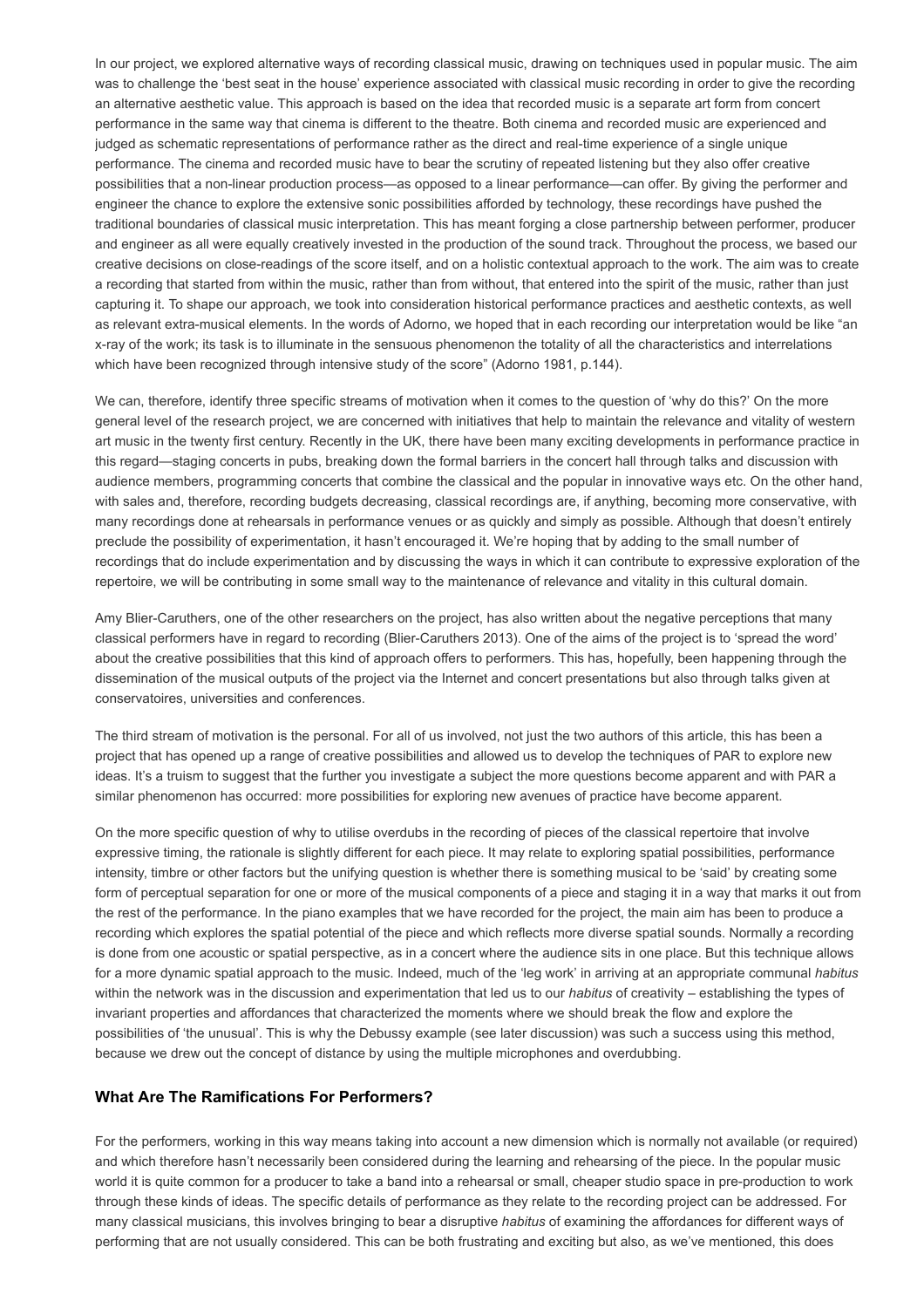require more time and, potentially, money for a project, which can be problematic in the current world of recorded classical music where performers are often required to take on the responsibility of recording costs and to approach a record company with a completed product.

It does, however, mean that one can interpret the piece in a new way, and so can be an innovative and positive process. However, that process of interpretation needs to be done for sound musical reasons and that can be very time consuming. It requires a lot of trouble and effort to think carefully about where particular aspects of a piece such as its rhythmic momentum, an emotional impression or a relationship between different perceived agencies might be situated. For the performer, this can require a shift of perspective away from a performative approach and towards a more analytical interpretive approach. The search for interpretive potential is not confined to what is possible with a given individual's 'usual' technique, their concert hall habitus, but can extend to ideas outside of that range and then the members of the network can consider how it might be possible given the affordances of non-linear editing and processing techniques. The participants in the network negotiate acceptable criteria for collaborative creativity that allows each of them to feel an appropriate level of ownership. However, there are pragmatic considerations as well. For example, one has to explore not only whether separating out a component or doubling it might have an impact on the rest of the parts but also whether processing it separately is, at all, a positive way to enhance that particular aspect. We mentioned before that this process is analogous to orchestrating an existing piece but it also brings out one of the interesting questions that relates to arranging popular music performance. When a particular musical gesture is reliant on the particular shape of an individual action, what can be done to maintain the integrity of that gesture when it is subdivided and allocated to more than one performer? Even in this example, when the allocation is being made to a single performer in a range of overdubs, the change in the gestural activity that is required to make the sound (e.g. playing only a left hand part) can create subtle alterations in phrasing and accent that disrupt the musical flow.

Other than the time consuming process of deciding why, whether and how to separate out the parts, the difficulties are primarily technical. Overdubbing means fragmenting the score into voices or parts and then putting it back together again. The difficulty is in achieving the same simultaneity and flow as in a traditional two-hand performance. Another of the 'experiments' that we conducted was a recording of the second (in E flat major) of Schubert's Four Impromptus (D899). The musical aim was to differentiate the more refined and aristocratic dance of the A section from the more raucous and rustic ländler of the B section. One of the approaches was to accentuate the rhythmic momentum of the accompaniment in the B section by recording it separately from the bass root notes and the melody: to split the performance into three parts. This was done by playing them along with a guide version and then using timing alteration software in ProTools to synchronise them more precisely. Even once the timing was altered, the accents were subtly different in the overdubbed version and the momentum wasn't quite right. Unfortunately we haven't yet had the time to revisit this recording and to try and create a set of parts that work together. The subtleties of rubato are particularly difficult to render when one has separated the voices and hands as the physical gesture no longer helps to achieve the effect. Simply put, we did not have sufficient time to develop an appropriate habitus to get the rhythmic feel as we wanted it.

The ramifications for performers, and for the producers who are working with them, who want to create classical recordings using these types of technique are that there is a great deal of time and effort that needs to be invested in order to create musical works of outstanding merit. Within popular music there is an entire sub-class of session musicians who have developed versions of these types of skills that are pertinent to their musical styles. Within the classical world, there are many players who have developed some of these skills—especially for the recording of film and television soundtracks. The types of alterations to practice that we have been working on, however, do require a lot of time and effort to develop (not to mention a desire). Session players in the popular music world are used to being asked to deconstruct a performance – not only with the horizontal or linear edits that recording classical musicians are used to, but also extracting and isolating lines out of a more complex part in a vertical manner so that they can be processed separately. One final point in relation to the kind of solo piano work that we have been discussing is related to the collaborative nature of this activity. If the aim is to create musical meaning through means in addition to the original composition and subsequent performance, perhaps there will also be a need for a slightly more understated performance to 'make room' for the types of meaning that processing can contribute. To go back to the comparison with cinema, theatre actors had to develop a more subtle and nuanced approach to some aspects of performance when they worked on film because the intimacy of the close-up made their usual craft look over-blown. This is certainly true of the ways in which some popular music performers have explored timbre and low energy levels of performance facilitated by the microphone. We have only begun to scratch the surface of this in relation to classical performance despite the fact that there have been some interesting developments in this direction from Gould to Gavrilov. This can be seen as analogous to including a virtual listener into the actor network – the creative participants are using the affordances of the medium to re-configure the subject-position of the virtual listener in relation to the constructed performance.

#### What Are The Practicalities?

As has been intimated, the biggest problem that we faced in the creation of our 'rubato layer cakes' was that of synchronizing the various performances and overdubs. We tried different ways of overcoming this but they all boil down to essentially the same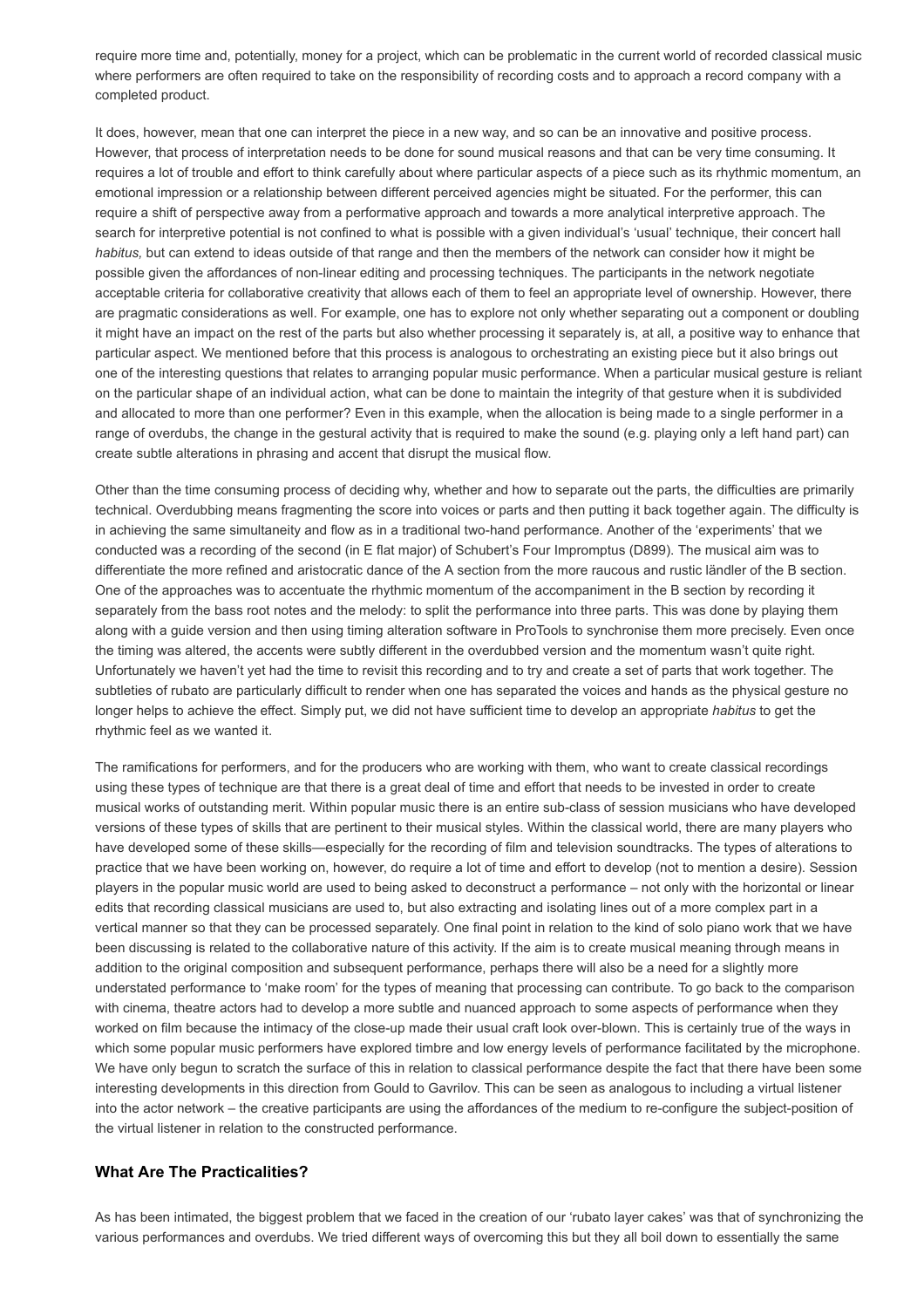problem of playing 'to' rather than playing 'with' another performance. Whenever a performance is recorded (or constructed), it becomes a non-human actor in the network process. Whether it's a mechanical click-track or a guide track recorded by the same or another musician, it has to be played 'to'. It doesn't respond and vary like another performer and, despite the fact that it won't be heard on the final recording, it is a crucial determinant of the character of all the subsequent recorded performances. Playing to a regular click-track means the performance is potentially very mechanical and stilted though this did work with the Haydn piano sonata no.50 in C as the classical structure and aesthetics of the piece allowed for a very regular pulse. Indeed, for the Haydn recording, all of the pauses in the performance worked best by simply adding a beat or two at the metronome speed i.e. if there was a pause on the last beat of a 4/4 bar we turned it into a 5/4 or 6/4 bar and started again on the first beat of the next bar. However, in compositions that demand more rubato, breathing, phrasing, etc. a regular click-track doesn't work. This was particularly true, for example, in the fast sections of the Chopin 2<sup>nd</sup> Ballade. We therefore created a varispeed click-track mapped onto a traditional performance. This was done initially by recording the pianist in a rehearsal room and going through the recordings with a metronome to create a tempo map. This was, however, quite difficult to follow as there was no way to anticipate precisely how the clicks may slow down or accelerate. Even breaking down the pulse (i.e. doubling the speed of the metronome to 1/8<sup>th</sup> notes instead of ¼ notes) still didn't quite achieve the precision of a traditional two-hand version. We also tried to record guide versions that would be used as the framework to double certain parts. This was better in some ways but a performance doesn't provide the same clarity of timing as a click track. We also tried getting the performer to count or provide verbal cues on the guide track which is something that could work but which we didn't pursue. We eventually tried a video recording of a guide-track, so that the actual physical movements could be followed visually, rather like having a conductor. This also was not ideal, as it was difficult to play and watch the video at the same time, as the performer couldn't look at their hands or the keyboard. Once again, there is potential for exploration with this technique: perhaps working with peripheral vision.

Another issue has been that of monitoring. As mentioned, one of the things that we have begun to explore is to tailor performance technique to the sound that the microphone is picking up. In several of the recordings we have attempted to situate our virtual listener 'inside' the moving sound-world of the music. To do this, we used an array of microphones to capture space through distance and varying degrees of reverberation and proximity. In some instances the microphones were right up close to the hammers and in others distant microphones were placed in the resonant corners of the recording hall. Within this framework, the player was able to experiment with touch, attack and dynamics, and the engineer manipulated the sound to give it varying depth and resonance. From a pragmatic perspective the performer had to use headphones where appropriate (Williams 2012) in order to hear what the microphone was 'hearing' and adjust her touch appropriately. In this we can see the negotiation that has to occur between the human actors, their goals and the physical characteristics and affordances of the non-human actors (the piano, the microphones and the headphones).

#### Example: Debussy's Prelude, La Cathédrale Engloutie (The Sunken Cathedral)

One of the key recordings in the development of our approach was a piece which itself is based on the idea of depth and space, Debussy's Prelude, La Cathédrale Engloutie (The Sunken Cathedral). Based on the story of the submerged cathedral of the Breton town of Ys, the extra-musical indications and inter-textual allusions, suggest the slow rising of a cathedral from the depths of the ocean, complete with ringing peals of bells, sonorous organ chords and mournful plainchant. The structure of the piece is problematical. Roy Howat has (aptly) described this as an 'arch-form', ABCBA (Howat 1986, p.160). However, for our purposes we have structured the piece slightly differently based on the different soundscapes of the piece. Quite a few of the indications in the score are not only of a narrative nature but also give us an idea of motion in space and it is with a quasi-cinematographic ear that we approached the structure:

- 1. bars 1-15: the cathedral under the water, in the depths but heard from above the water, in the mist; dynamics pp
- 2. bars 16-27: the cathedral breaking the surface of the water to be gently bathed in the mist; dynamics pp to f
- 3. bars 2846: above the surface of the water, we now move inside the cathedral as the organ sounds; dynamics ff then down to *pp* at the very end of the section for transition.
- 4. bars 47-72 still inside the cathedral, plain-chant with a 'focussed' ('concentré') sound; brighter, mist has dissolved; dynamics pp to ff
- C/B) bars 73-83: echo of the organ as the cathedral sinks back under the water
	- 1. A) bars 83-end: in the depths; dynamics  $pp$

Debussy indicates that the opening and closing sections should be bathed in 'a gently sonorous mist', with the distant bells heard calmly ringing in the depths. Debussy is playing on the word 'profondément' referring both to the depth of the water and the profound stillness of the passage ('profondément calme'). Debussy only rarely indicated actual pedalling in his scores, and there are no such indications in the Sunken Cathedral. However, the opening image of the 'sonorous mist' suggests that he expected the pianist to use the sustaining pedal to achieve this watery effect through sustained resonance. In a traditional performance, it is quite hard to achieve the impression of loud bells, but heard from a distance. To a certain degree, a shallow, quick attack of the uppermost voice of the chords can start to convey this sort of sound, but with overdubbing techniques, we can enhance this effect. For the opening and closing sections, we combined both distant microphones, capturing space, with close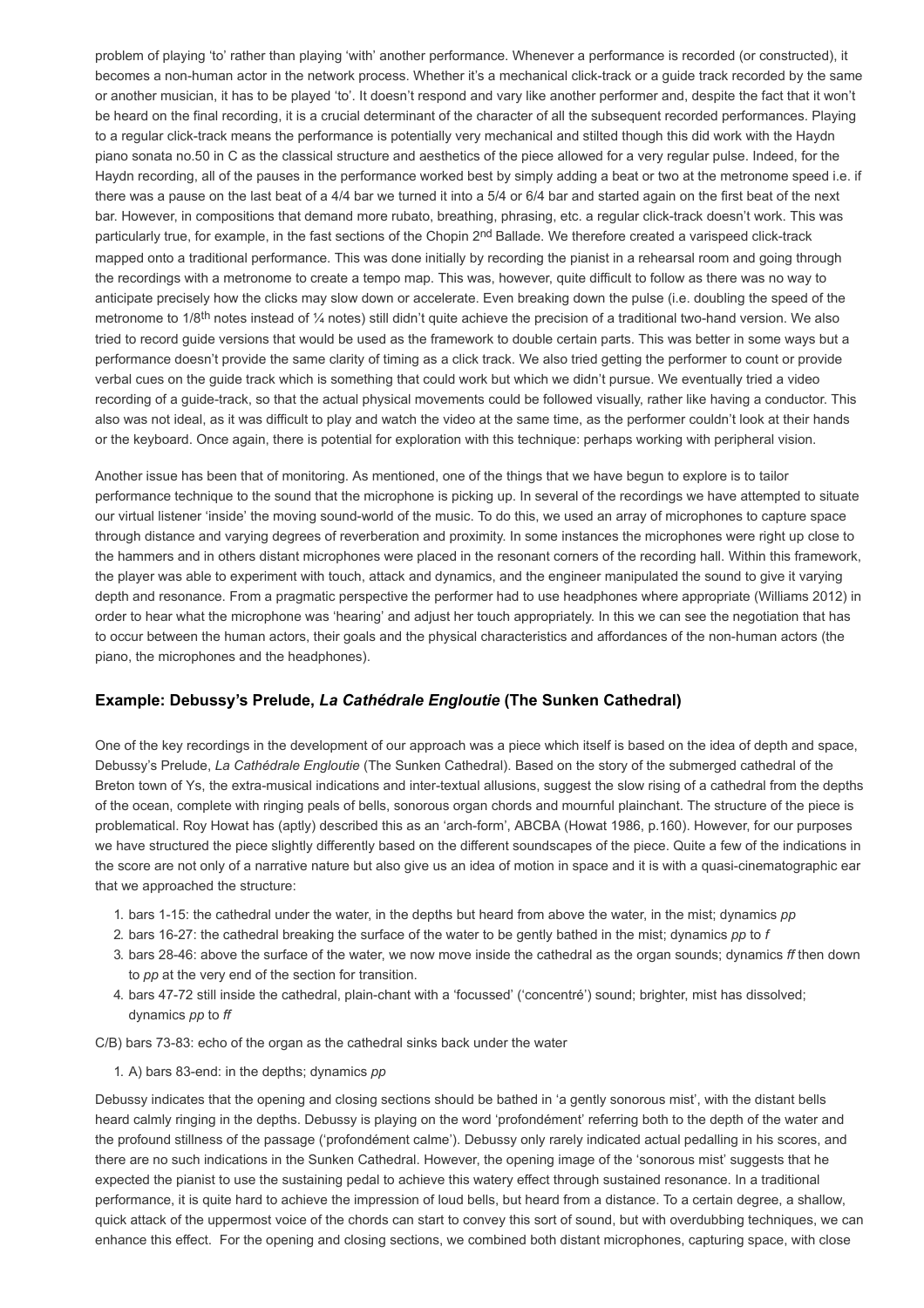microphones, capturing the clear attack of the peals of bells. The peal of bells itself was recorded in layers, first the peal pp as a guide, then the top open fourths played ff. The sound of this element was then mixed down to pp levels, but the attack still had the incisiveness of a loud bell being rung. There is a big perceptual difference between performance intensity and volume and something played energetically in the distance might reach our ears at the same volume as something very near played gently.

The impression of depth is not only achieved by giving more emphasis to the sound of the space of the hall, but also in the music itself – in the low/high 'pedal' chords (on the first beat of bars 1, 3 and 5). We subtly enhanced this by overdubbing the chord with a *pianissimo* phantom low and high frequency construction of the chords. The chords themselves were artificially sustained so that there was not the natural decay of the piano's sound, and the resonance was maintained from bar to bar. This was achieved by playing the chords several times with the sustain pedal down and then editing away the attack portion of the sound and positioning them in the ProTools session so that they overlapped and created the impression of a shimmering and yet harmonically 'correct' mist.

The emerging plainchant (bars 713) is indicated 'soft and flowing' ('doux et fluide'), with a play on the word 'fluid', referring both to the narrative itself (the water), the tempo (this is where Debussy plays the section double-speed in his 1913 Welte Mignon recording), the attack (soft and blended) and the legato pedaling. In addition, we aimed to blend the notes of the plain-chant so that they merge together in a 'fluid' motion. In a traditional performance, it is difficult to blend these notes together. In our recording, we played these with as little attack as possible, but sustained the resonance later with the use of automation, so that there was very little decay. The attack was then minimized and the effect was of a continuous singing tone, with the softest of attacks.

# Conclusions And Next Steps

This article has used ideas drawn from the ecological approach to perception and embodied cognition to explore Bourdieu's notion of habitus and how it can help to understand the mechanisms of creativity and agency. It also explores how this process can be used in actor network theory to explain the negotiation of communal working practices. These were discussed in the context of a series of piano recordings made by the authors and other researchers and with particular reference to the case study of a Debussy prelude.

The main ways in which the pianist engaged with the non-human actors in the network relate to the synchronization of the overdubbed performances to some established template or framework (itself created by the non-human actor of the click-track or guide performance) and to the idea of altering performance practice to suit a particular microphone placement. In addition, the producer and the engineer, while initially considering that the working practices of their 'normal' recording event schemata wouldn't have to be adjusted as much as the performer's, realized that the various implications of rubato and expressive tempo also had a strong impact on their interaction with the non-human actors.

The most successful pieces were the ones we talked most about in terms of the performer's current (usual?) interpretation, where there was a dialogue between the producer and the performer so that both could learn more about each other's craft. It's about finding a balance of responsibilities between the performer and the producer so that the performer still feels like they are getting their own message across and the producer is enhancing this message in a creative way.

Our next steps rely on us getting some time to work together. The funded research project has now ended and, with the exception of the Debussy, the majority of the pieces have been experiments in developing the techniques we would now like to use in earnest. The mutual learning curve we have all been on has provided us with a set of strategies and techniques for working on future pieces.

# Bibliography

Adorno, T.W. (1981) Prisms. MIT Press.

Blier-Caruthers, A., (2011) From Stage To Studio (...and back again). In Performance Studies Network International Conference. University of Cambridge. Available at: [http://www.cmpcp.ac.uk/online%20resource%20Thursday/PSN2011\\_Blier-](http://www.cmpcp.ac.uk/online%20resource%20Thursday/PSN2011_Blier-Carruthers.pdf)Carruthers.pdf [Accessed May 28, 2012].

Blier-Caruthers, A. (2010) Live Performance – Studio Recording: An Ethnographic and Analytical Study of Sir Charles Mackerras. PhD. Kings College London.

Blier-Caruthers, A. (2013) The Studio Experience: Control and collaboration. In Proceedings of the International Symposium on Performance Science. European Association of Conservatoires, pp. 693–698. Available at: http://www.performancescience.org/ISPS2013/Proceedings/Rows/158Symposium\_Glauert01\_Blier-Carruthers.pdf.